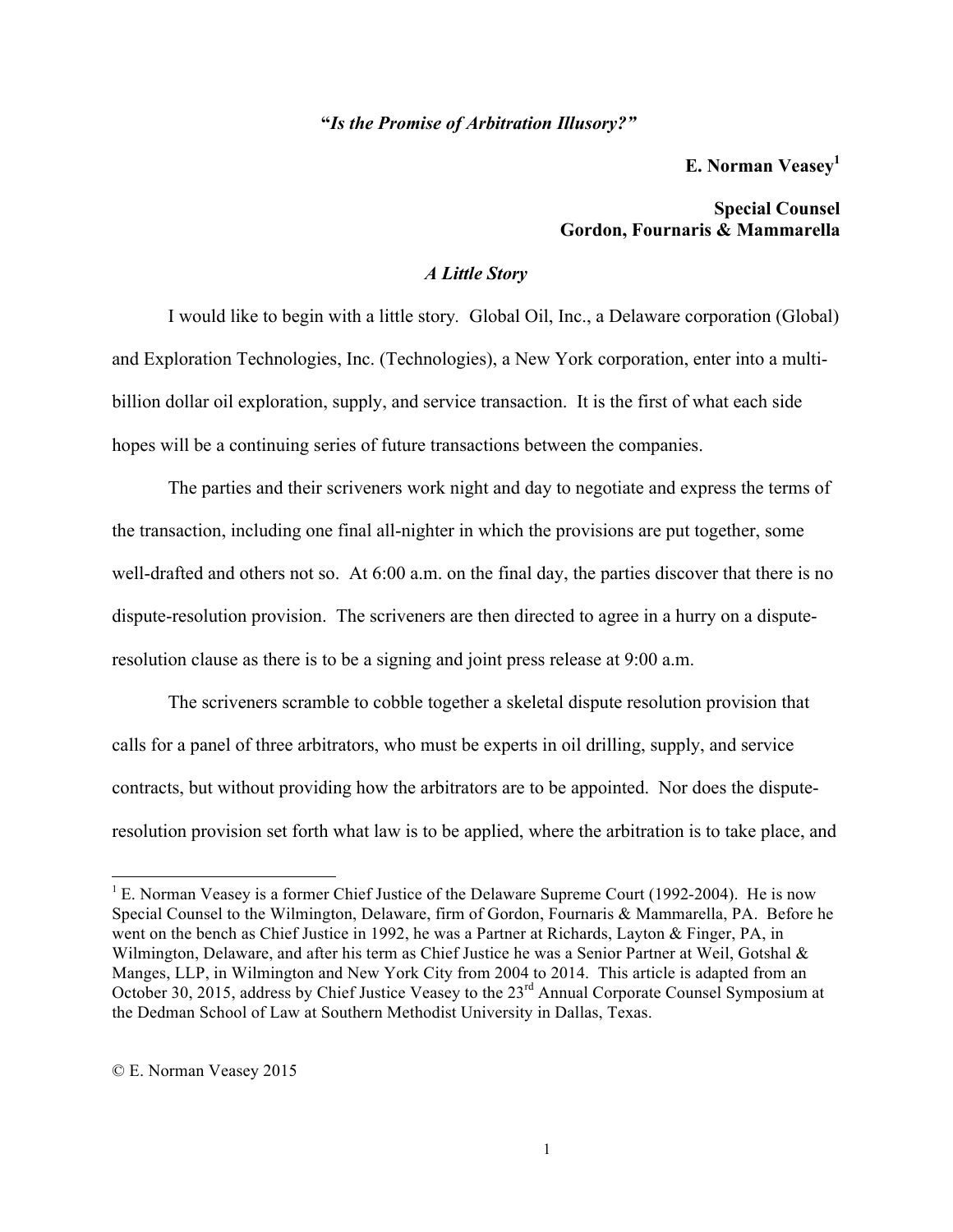it is silent on any discovery limitations. It merely states generally that the Federal Rules of Civil Procedure shall be "strictly" applied.

Also, the agreement itself has other drafting defects. The inevitable happens four years later. An oil rig of Global in the Gulf of Mexico is hit by a Category 5 hurricane. The platform, which Technologies had built and serviced for Global, is destroyed, three workers are killed, and there is a horrendous oil spill contaminating the waters, shores, and wildlife.

Global brings an arbitration against Technologies in Louisiana for breach of contract, business interruption, expectation damages, indemnification for environmental liability, punitive damages, interest, and attorneys' fees. Somehow the parties finally agree on the selection of the arbitrators, but the arbitrator-selection process itself takes nearly a year.

When the arbitrators sit down at the preliminary hearing with the parties and their outside counsel, there is a dispute about the scope of the case, the extent of discovery, the venue, and the time period for the entire proceeding. The arbitrators timidly acquiesce in the request of Global, the party wishing the most discovery and the longest process. The arbitration drags on for two more years with many expansive amendments to the schedule along the way, finally resulting in a very large award for Global. Technologies challenges the award in a Louisiana state court.

This story is apocryphal, but not totally out of synch with some real dispute-resolution horror stories. So what is the lesson here?

## *Introduction*

Over the years, I have tried to learn as much as I can about the metrics that corporate decision makers─especially the general counsel─apply to the conundrum of dispute resolution—whether to arbitrate or litigate in court. So, I shall get right to the point: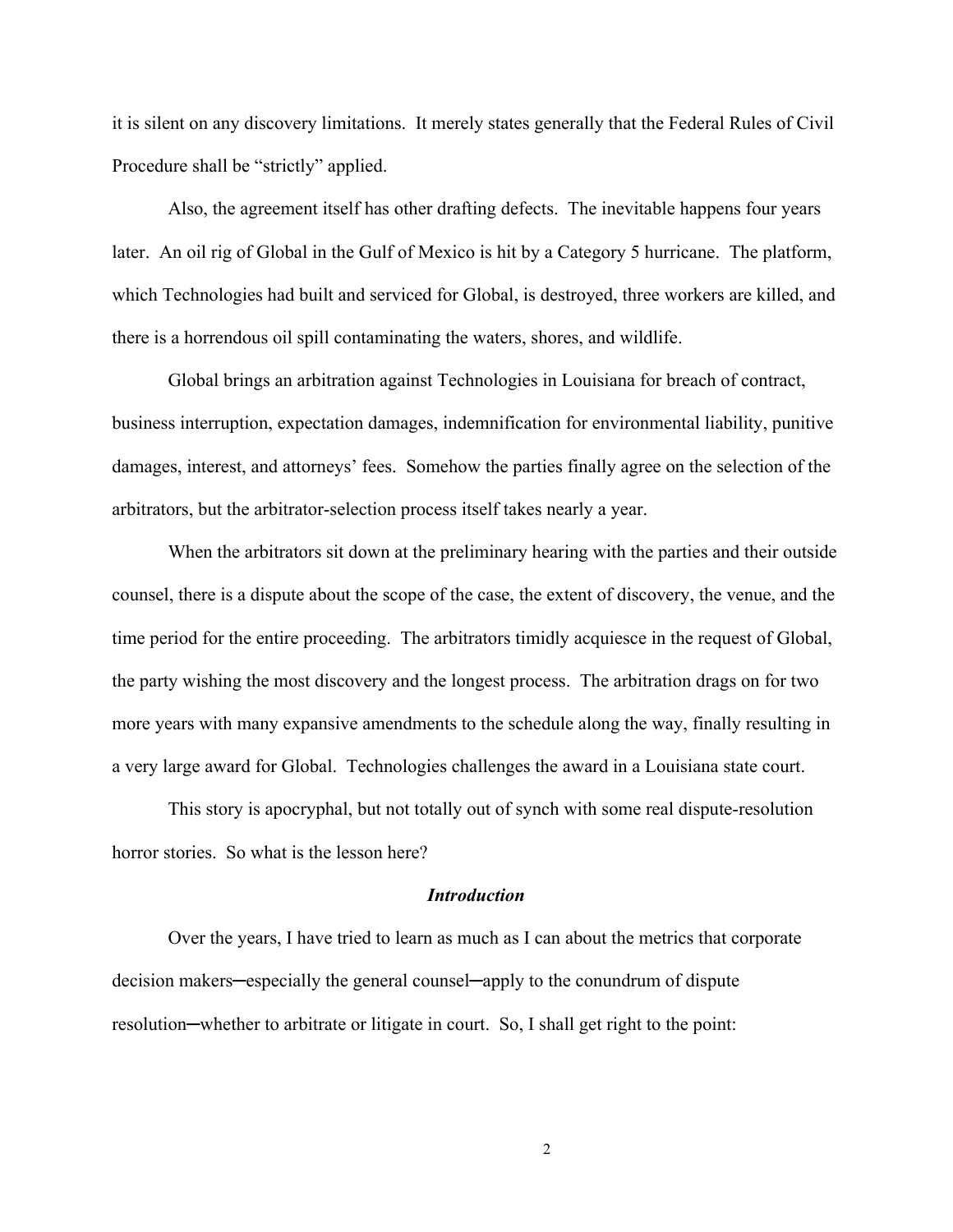The conventional wisdom—in theory—had been for many years that arbitration promised to be superior to court litigation because of confidentiality, presumed cost savings, quicker results, and more flexibility. The question today is whether the promise of arbitration is real or illusory. The answer is that the promise is sometimes real, sometimes illusory. To the extent that it has panned out to be illusory in certain cases in the past, can anything be done in the future to turn the illusion into reality? In my opinion, the short answer is yes!

I came to that conclusion, in part as a result of my own experiences as an arbitrator and mediator. Recently, I thought it would be productive to learn more. I did some research of written materials and interviewed some of my corporate counsel friends, including some general counsel whom I had interviewed with a colleague, Christine Di Guglielmo, three-plus years ago as research for a book about the many difficult challenges that face corporate general counsel today in "The New Reality."<sup>2</sup>

I thought that some new corporate counsel interviews—this time solely about dispute resolution─would be helpful. So, my colleague, former Delaware Chancellor Grover Brown, and I had nineteen corporate counsel interviews on the subject of dispute resolution, and we then wrote an article for *The Business Lawyer*. That article, published earlier this year, focuses on the decision-making process of general counsel on dispute resolution strategies in complex business transactions. 3

We came away from the interviews with an appreciation for the sensitive and difficult choices that face a general counsel when weighing the pros and cons of whether and when a

<sup>&</sup>lt;sup>2</sup> E. NORMAN VEASEY & CHRISTINE T. DI GUGLIELMO, INDISPENSABLE COUNSEL: THE CHIEF LEGAL OFFICER IN THE NEW REALITY (Oxford 2012).

<sup>3</sup> E. Norman Veasey & Grover C. Brown, *An Overview of the General Counsel's Decision Making on Dispute-Resolution Strategies in Complex Business Transaction*, 70 BUS. LAW 407 (2015).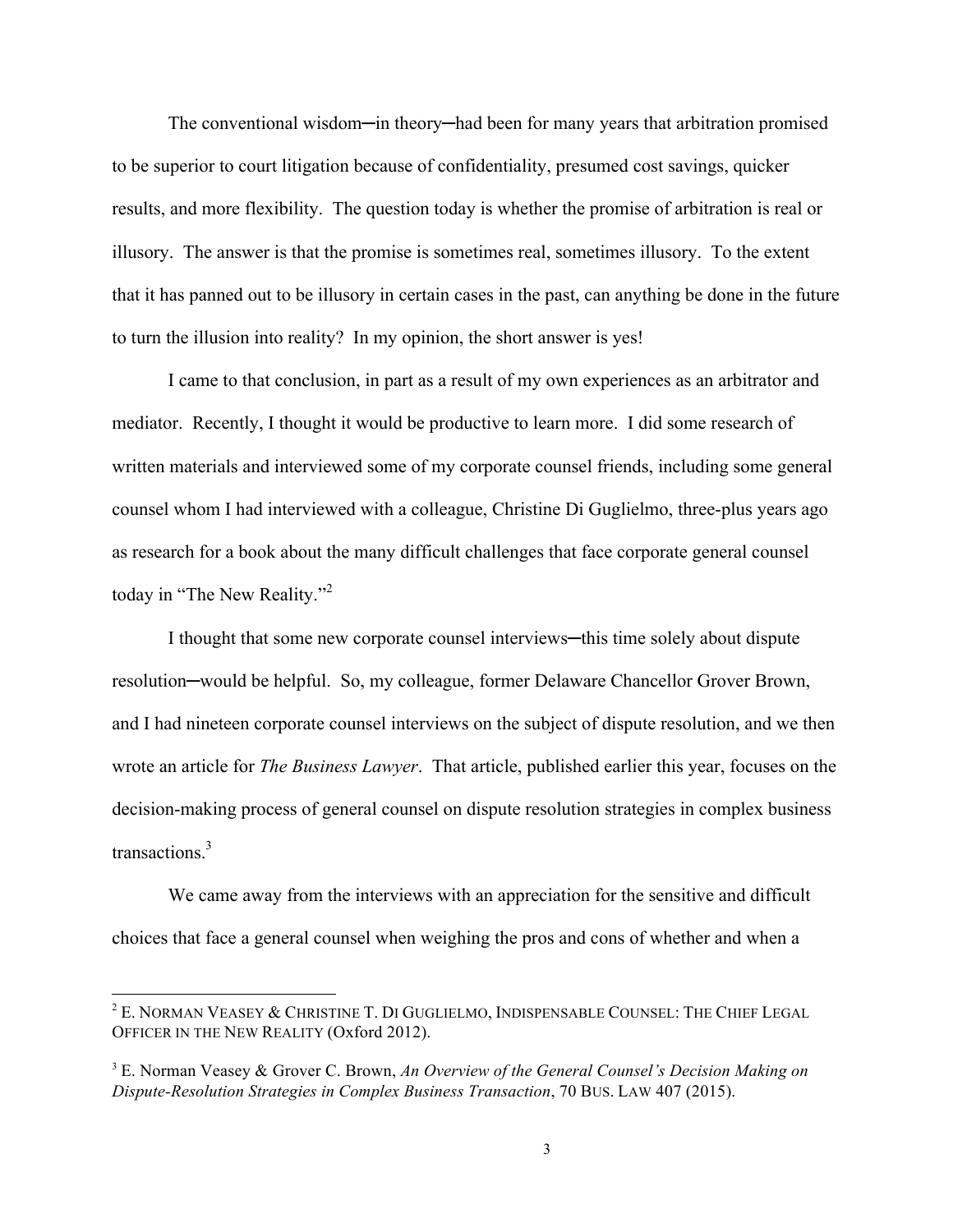complex business dispute is better suited for litigation in the public courtroom or private arbitration.

### *Analysis of the Tension*

The first question is whether one choice is inherently more expensive, time consuming, or problematic than the other? The obvious answer is that each case is fact-intensive and neither choice is "inherently" better or worse than the other, in the abstract.

The second question involved the anatomy of the good, bad, and ugly, in both choices. Our interviews revealed some bad and some good anecdotal experiences with domestic arbitration. We concluded, of course, that the bad experiences should not pre-ordain a generallynegative bias. Nor should the good experiences dictate a generally-positive bias.

In short, "no one size fits all." The common-sense answer, of course, is that "it depends." Many case-specific factors will shape the analysis in searching for the system that is more likely than not—in the particular case—to result in the optimal resolution of the dispute. In some cases, the better choice will be court adjudication, and in others it will be an alternate dispute process, ending in arbitration.

Factors favoring public court adjudication in some cases include a perceived need for a definitive judicial resolution of legal principles, the importance of a plenary appeal, concerns about the competence of the arbitrator pool, and concerns about a tendency of some arbitrators to be timid or to compromise outcomes (*i.e*., to "split the baby"). Many of these concerns may be dispositive and immutable in some cases (such as some intellectual property cases). Decisions about which way to go in other cases exemplify the tensions.

 $4<sup>5</sup>$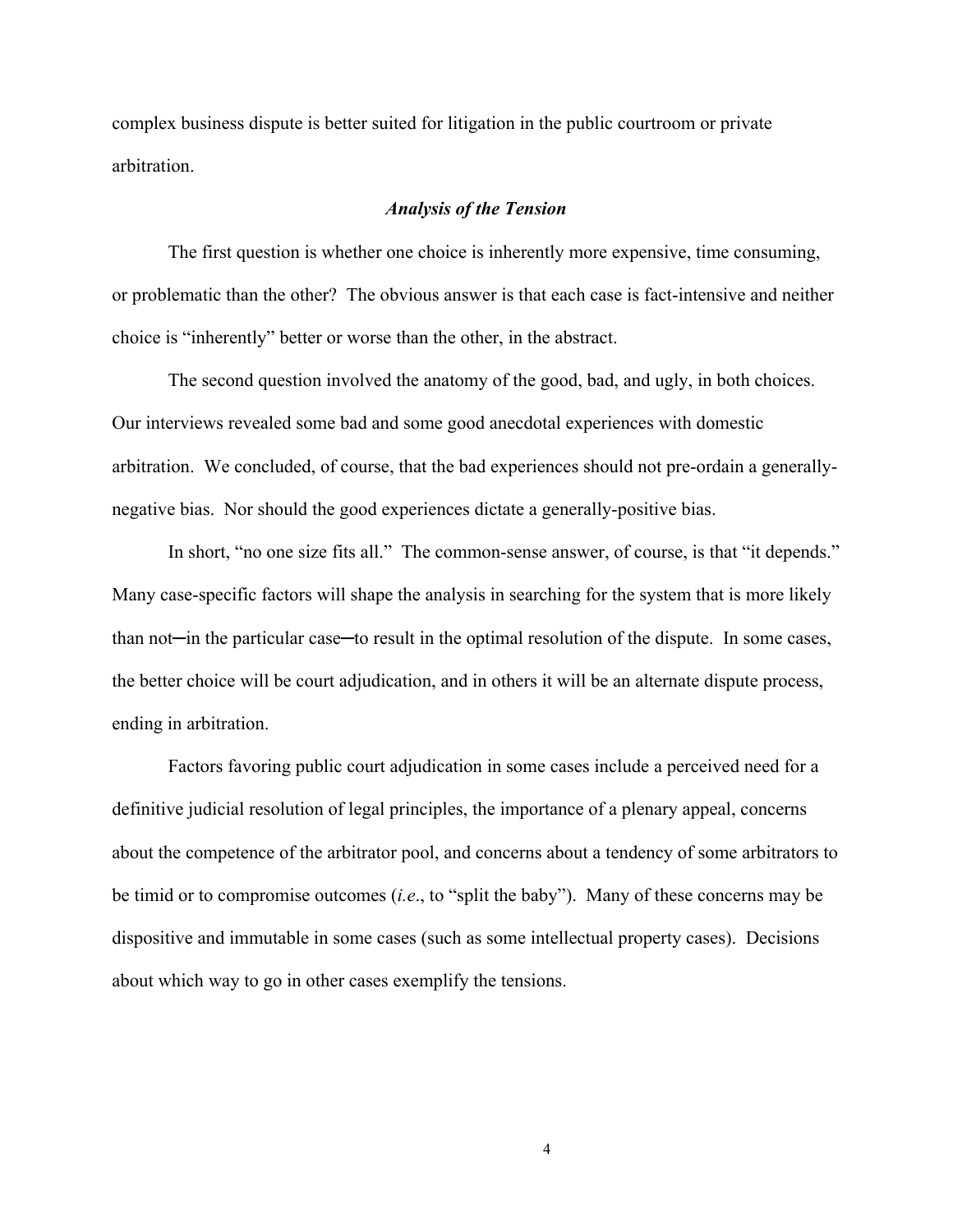There are frequently concerns about delay and costs. But there are delays and costs in either tribunal. The issue is whether it is likely to be better or worse for the particular matter under consideration to be in court or in arbitration.

The overarching dynamic normally involves the general counsel's risk/reward analysis in selecting arbitration or litigation. Often that decision is framed at the negotiation stage─*before* there is a dispute—although it can arise later. That timing—while the transaction is being negotiated—makes the dispute-resolution decision particularly tricky.

In a transnational contract, the general counsel will usually conclude at the outset that international arbitration is preferred over adjudication in certain foreign court systems. A domestic dispute often requires a different analysis, however. It is here that opinions are mixed.

### *Consensus and Non-consensus Views of Corporate Counsel*

The views of the corporate counsel whom we interviewed are varied, sometimes conflicting, and largely dependent on their diverse, anecdotal, experiences—some good and some bad. While our interviews were very revealing, they were hardly uniform. But there was general agreement on the relevant *issues* to be analyzed, as distinct from the divergent preferences in *how to resolve* those issues in particular cases.

For example, a general preference for mediation—at least as a step in either process—was almost universal. A key reason for that was the commonly-held belief, expressed in the interviews, that mediation tends to bring rationality and right-sizing to the thinking of corporate decision makers on both sides of the dispute.

The mediation process with an expert mediator can help to educate the decision makers of the respective disputants about the strengths and weaknesses of each side's position, the uncertainties, the time commitment, and the expense involved. It is often important for the

 $5\overline{5}$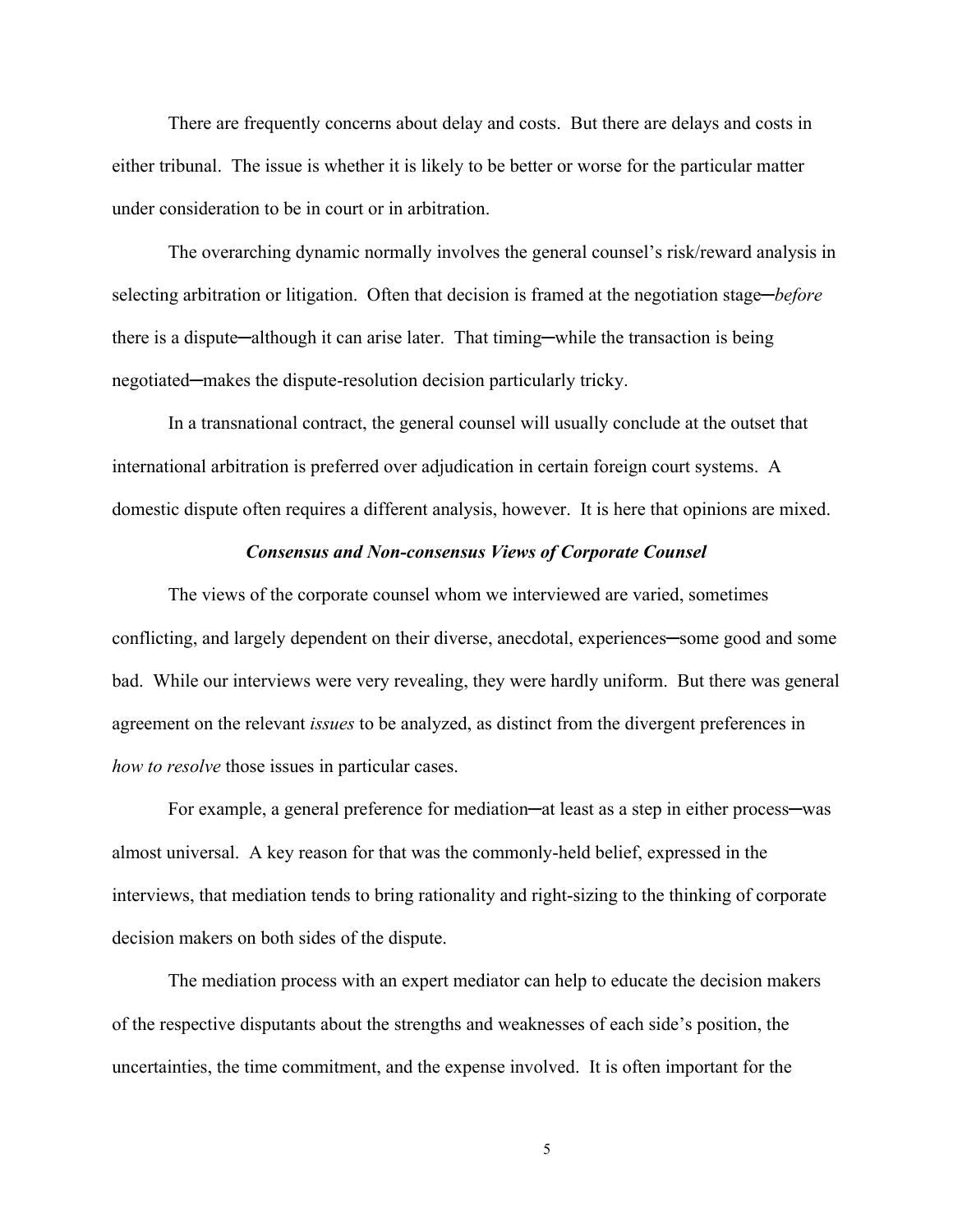decision makers of any disputant party to be present at the mediation and to learn the arguments of, and the evidence favoring, the other party to the controversy. That process often is a "cold shower" of reality for the respective corporate decision makers.

Our interviewees generally agreed that international arbitration of transnational disputes is preferred over concerns about the risks that are inherent in the judicial or political systems of some foreign jurisdictions. Moreover, a key advantage of international arbitration is the relative certainty (if all goes well in the process) of being able to enforce the award through the available international conventions (*e.g.*, the 1958 New York Convention).<sup>4</sup>

Importantly, discovery is usually quite limited in international arbitrations. In my opinion, some of the limits on discovery in international arbitrations can be usefully imported into domestic arbitrations.<sup>5</sup>

One of the nearly universal opinions among our interviewees was that confidentiality is often an important factor in some cases and tends to favor arbitration over public court proceedings in those cases. Why?

Among the reasons are: the facilitation of recurring future business between the parties; secret commercial or scientific information; concerns about the company's reputation; avoiding the revelation of certain business or litigation strategies; and not upsetting customers with a public display of problems with a counterparty.

 <sup>4</sup> *Convention on the Recognition and Enforcement of Foreign Arbitral Awards*, N.Y. ARBITRATION CONVENTION, www.newyorkconvention.org. There are now about 150 nation signatories to this Convention.

<sup>&</sup>lt;sup>5</sup> Although not strictly applicable in domestic arbitrations, the model of the International Bar Association (IBA) Rules on the Taking of Evidence in International Arbitration has useful provisions relating to limits on the procedure for requesting documents, which can be used in domestic arbitration. See Veasey and Brown, *supra* n.3 at 426-27.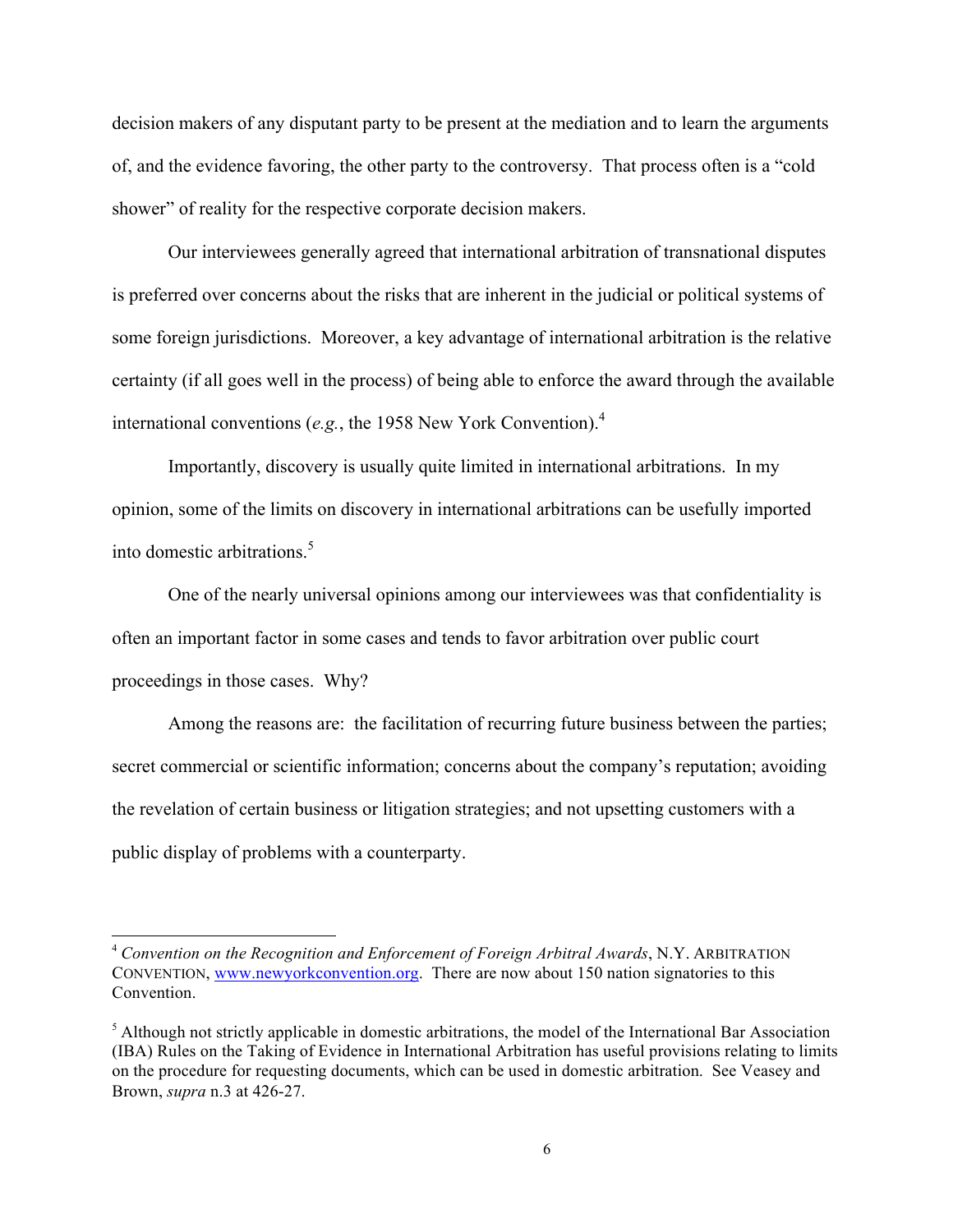In addition to confidentiality, many interviewees valued highly the general flexibility of both domestic and international arbitrations in the ability to select the arbitrators, the seat, the venue, and the scheduling.

Careful drafting of the dispute-resolution provisions in business contracts is of paramount importance. The timing and method of addressing the contractual dispute-resolution provision is key. Sometimes an agreement to mediate and then perhaps to arbitrate can be achieved after a dispute has arisen. But the tricky calculus is when the dispute resolution agreement is part of the transaction─before there is a dispute. In that case, waiting to the end of the business negotiation to provide in the transaction documents for dispute resolution often results in a poorly-drafted provision, slapped together at the last minute.

### *Costs of Delays and Discovery*

In any dispute resolution process, there is the likelihood of some delay and high costs, including those arising from excessive discovery, fees, and other expenses. But out-of-pocket costs and delays in either arbitration or litigation are only two of the concerns that the general counsel must consider.

In both arbitration and litigation, there is the business cost of expended (perhaps sometimes "wasted") executive time and distractions. Where are these concerns better managed or mitigated? Where can executive attention and schedules be more effectively accommodated? Again, it depends on the matter, and these problems can occur in either tribunal. But one of the advantages of arbitration is the flexibility that often allows company executives to be more conveniently accommodated than in the public courts with their many other pressures and cases, including busy criminal calendars.

 $\overline{7}$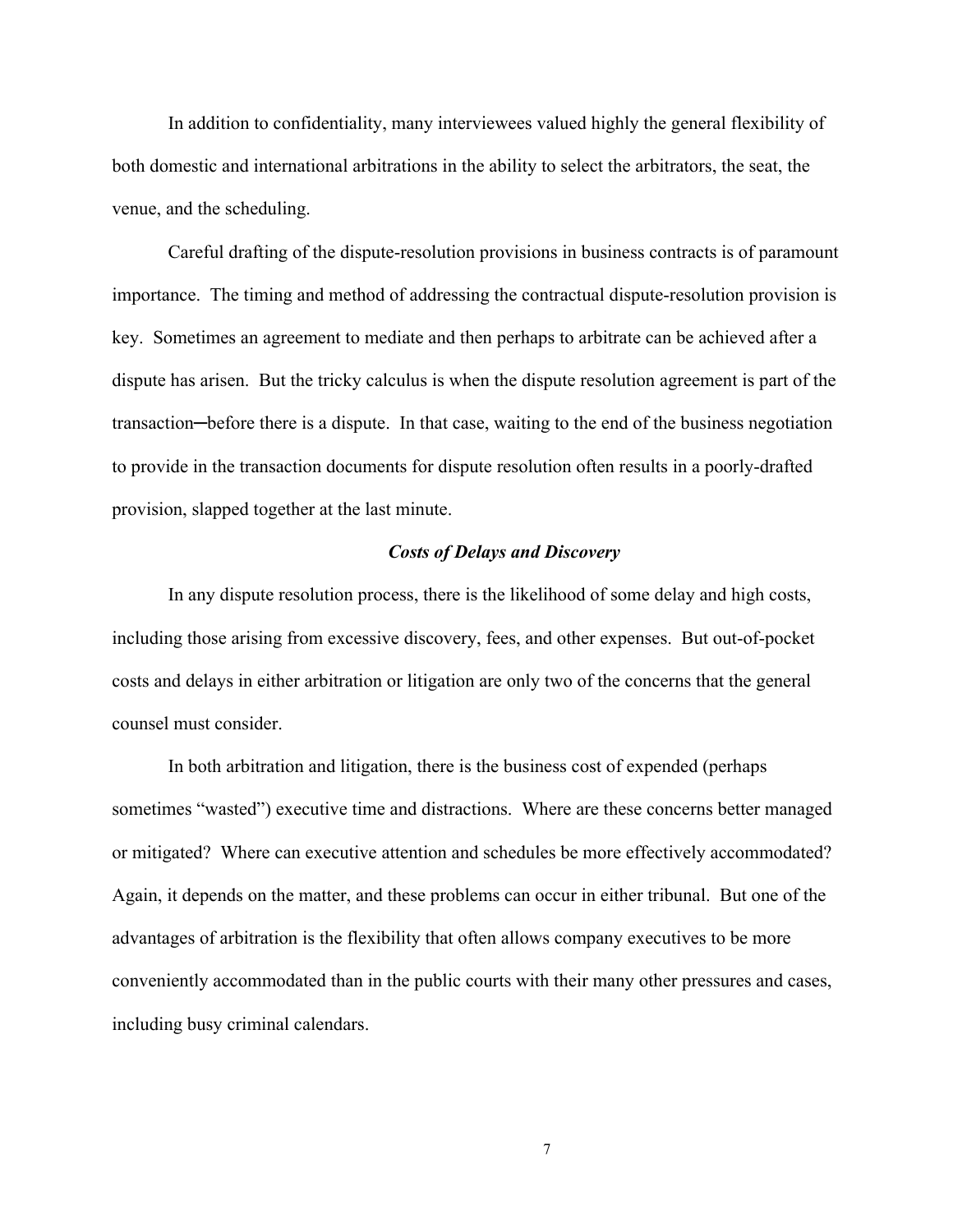Busy court calendars, with criminal and other cases, may be a problem in many federal and state jurisdictions. But it is important here to be precise in balancing the pros and cons—to compare apples to apples and not to oranges.

In some court systems there may be fewer issues with busy criminal and civil calendars than in others. There may be real opportunities in a given matter for counsel to consider and realize important benefits in some court systems. Those benefits could outweigh some benefits of arbitration─except *confidentiality*. No public court system can provide that.

These are the court systems that have established "business courts." According to a recent report by the American Association of Corporate Counsel, 21 states had established business court programs as of 2014, with pilot programs in several more. While some business courts have jury trials, they are not overly burdened with criminal cases. Complex business cases can take priority. Business courts can be very accommodating in handling certain business disputes—often less expensively than in arbitration.<sup>6</sup>

And, of course, there is the "Granddaddy" of all business courts—the Delaware Court of Chancery, the nation's most experienced court of equity, expert and preeminent in adjudicating corporate disputes. Also, Delaware has another business court, the Complex Commercial Litigation Division (CCLD) of its law court, the Superior Court. The CCLD functions as a true business court in law cases where the Court of Chancery does not have jurisdiction.<sup>7</sup>

Business courts across the nation, generally and with few exceptions, can provide outstanding service in complex commercial disputes. When I was Delaware Chief Justice (1992- 2004) I encouraged other states to institute business courts. That said, however, *all* of the

 <sup>6</sup> See Melissa Maleske, *Why GCs Should Look Beyond Arbitration*, Law 360, October 23, 2015.

<sup>7</sup> Joseph R. Slights III and Elizabeth A. Powers, *Delaware Courts Continue to Excel in Business Litigation with the Success of the Complex Commercial Litigation Division of the Superior Court*, 70 BUS. LAW 1039 (2015).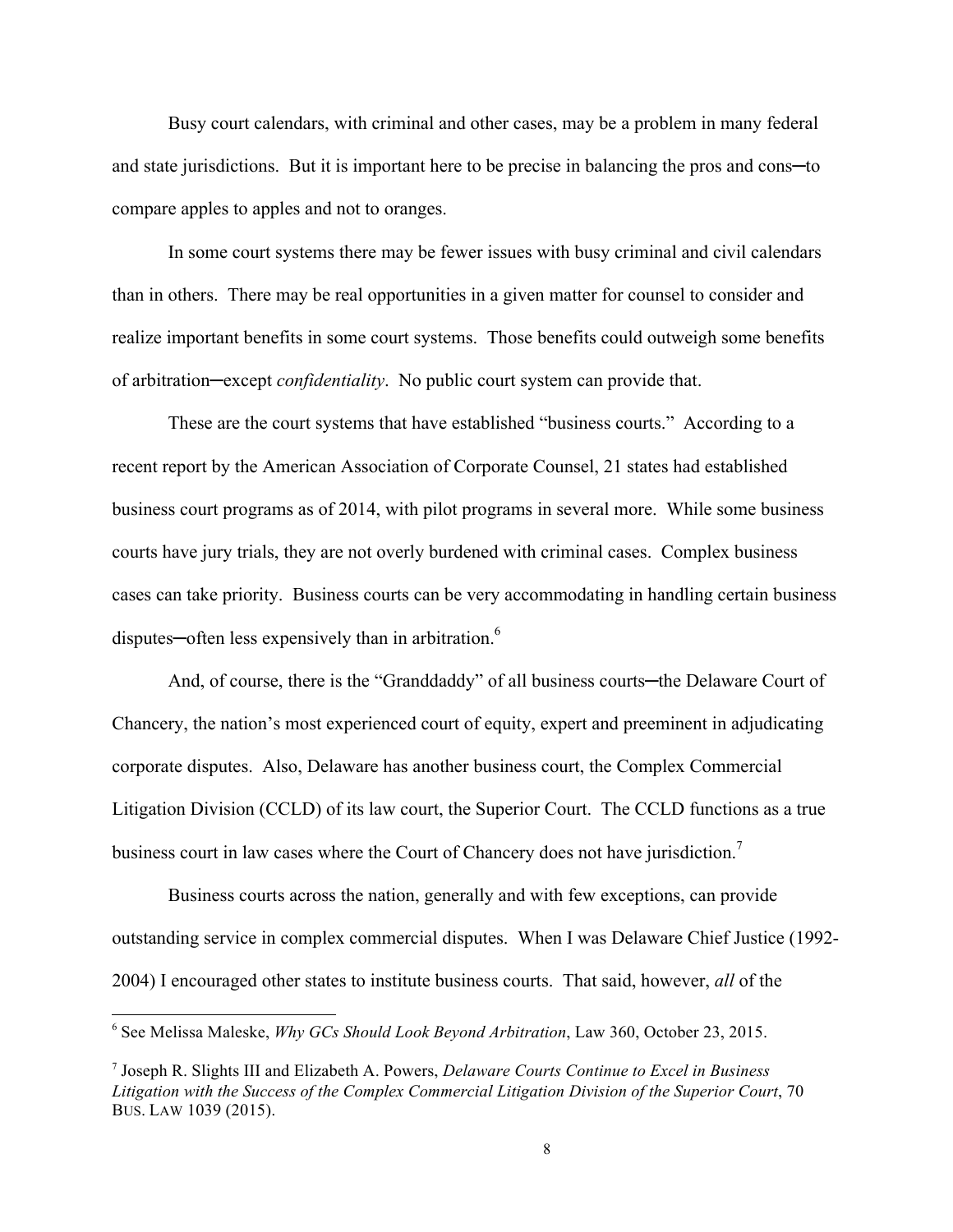business courts are public courts and none can provide the confidentiality that is available in arbitration.

Delaware had an "apple out of that barrel" when it tried to provide for private arbitration using the publicly-appointed Chancellor and Vice Chancellors of the Court of Chancery. The federal courts struck down that initiative, holding that it contravened the right of access under the First Amendment of the U.S. Constitution.<sup>8</sup> As I shall mention later, however, Delaware has corrected that problem with a new arbitration regime.<sup>9</sup>

As we all know, excessive costs and delays are often attributable to pre-hearing discovery─no matter the tribunal, whether court or arbitration. Outside counsel naturally resort to what they know best. As litigators, they feel a professional obligation to litigate to the hilt. That's what they do!

Court proceedings are sometimes helped when the trial judge can delegate the resolution of discovery disputes to a magistrate judge or a special master. The analog to that procedure in arbitration is often found in limitations on discovery, stern requirements that counsel "meet and confer," and delegation of discovery dispute resolution to one member of a panel, usually the chair.

We asked our interviewees this question: Why is arbitration *sometimes* perceived as resulting in worse *outcomes* than in court litigation? The answers were varied. One recurrent theme was that some arbitrators are timid and allow the litigators too much leeway, resulting in unnecessary cost and delay. Some arbitrators have an inordinate fear of being found on court review to have abused their discretion by unduly limiting discovery. Arbitrators often feel that it

 <sup>8</sup> *Delaware Coalition for Open Government, Inc. v. Strine,* 733 F.3d 510, 512 (3d Cir. 2013). *See,* Veasey and Brown, *supra* n. 3 at 419-420.

<sup>9</sup> See text at nn. 12-14 *infra*.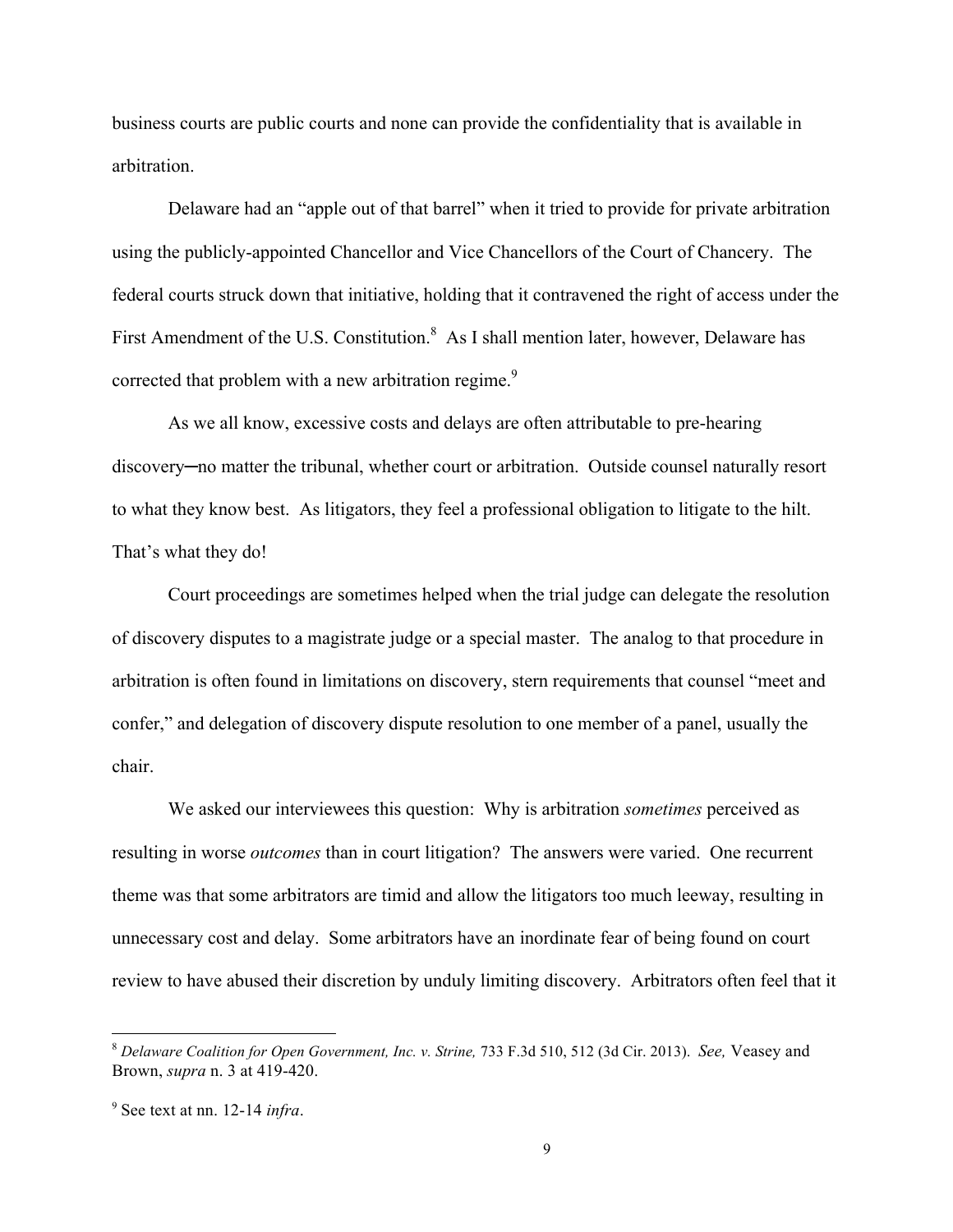is the parties' arbitration and they should be accommodating, whereas judges are inevitably concerned about the dockets of the public courts and they have potent authority to "ride herd" on the litigants.

Nevertheless, both trial judges and arbitrators have broad discretion and power in managing discovery. I tend to believe that private arbitrators may, in general, have more leeway than public judges. Judicial review of both a trial judge's discovery decisions and an arbitrator's award are very deferential. And often an arbitrator's evidentiary rulings are less open to attack than those of a trial judge. For example, hearsay testimony is sometimes admitted in evidence in arbitration, with virtually no vacatur consequence, but in court proceedings it may be different.

Courts will vacate an arbitration award only if the arbitrator's decision, including the handling of discovery, "strains credulity" or "does not rise to the standard of barely colorable," and the reviewing court concludes that the arbitrator "willfully flouted the governing law by refusing to apply it." That is a pretty narrow scope of review, a result of the over-arching dominance of the Federal Arbitration Act.<sup>10</sup> Although this permissive, broad discretion and narrow scope of review should not be a license for the arbitrator to be arbitrary, it does make clear that the arbitrators have considerable leeway in managing discovery as well as in making evidentiary rulings.

There are many methods of managing discovery in arbitration. First, one needs competent, fair, and strong arbitrators. Second, arbitrators have flexibility to use a number of tools.

Among those tools that are available to arbitrators by analogy and will soon be available to federal judges are the concepts embodied in the new amendments to the Federal Rules of Civil

 <sup>10</sup> See Veasey and Brown, *supra* n.3 at 427.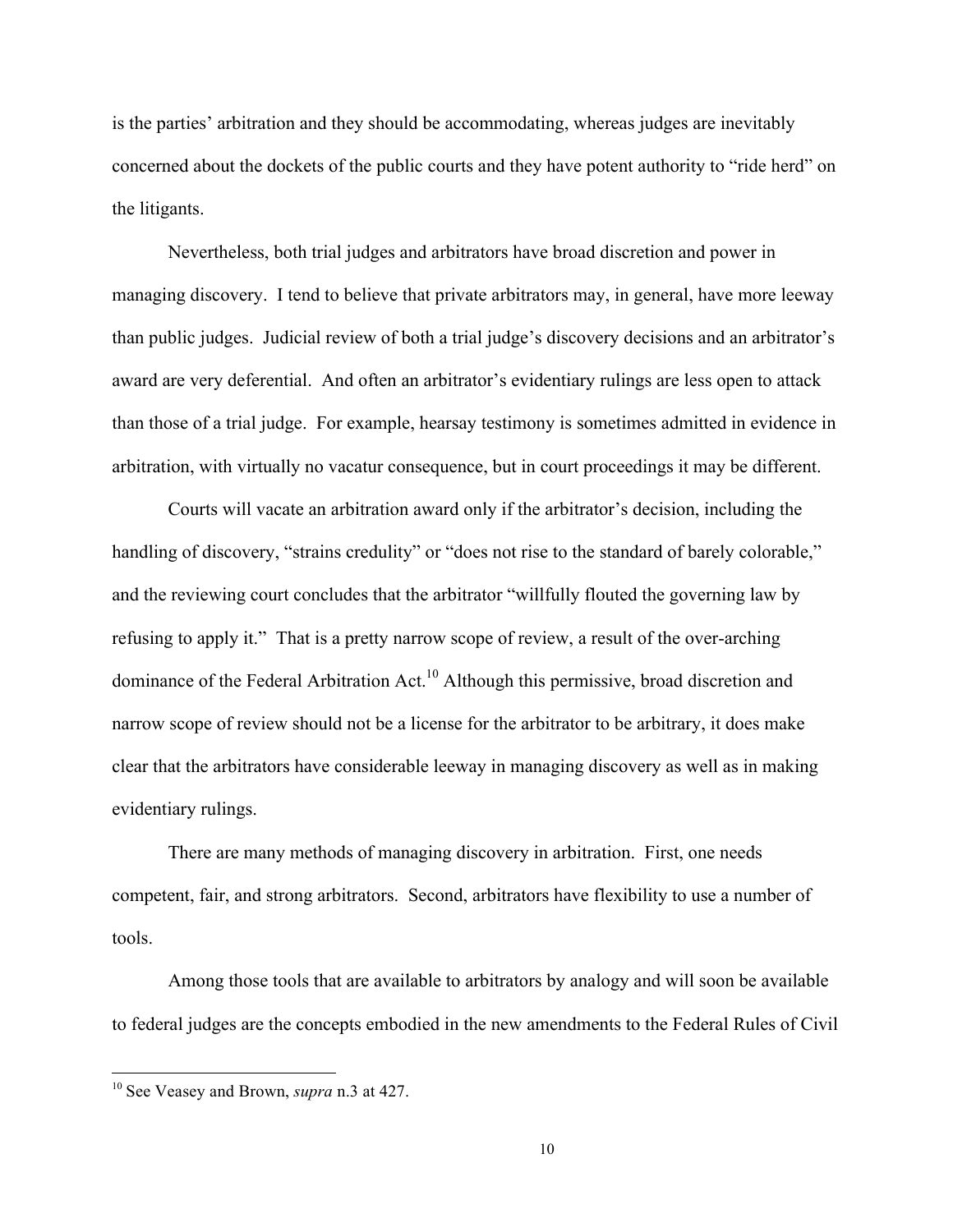Procedure, which are scheduled to become effective on December 1, 2015. The emphasis in these new rules is on the need for proportionality, permitting discretionary cost-shifting in discovery, and setting forth clear procedures for handling sanctions for failure to safeguard electronically-stored information. These are, in my opinion, good concepts to help guide arbitrators.<sup>11</sup>

Although the concept of proportionality is not new and has had some intuitive clarity for federal judges, new federal rule 26(b)(1) emphasizes prominently a workable framework to achieve the goal of proportionality, which includes the following factors:

… the importance of the issues at stake in the action, the amount in controversy, the parties' relative access to relevant information, the parties' resources, the importance of the discovery in resolving the issues, and whether the burden or expense of the proposed discovery outweighs its likely benefit. …

Applying these concepts can be very productive and should be "bullet proof" on court review of an arbitration award, if the arbitrator manages the process fairly and efficiently.

Earlier I alluded to another brand new development that corporate decision makers might well consider. In an effort to streamline certain arbitration proceedings, the State of Delaware adopted just this year a new arbitration law. It is called the Delaware Rapid Arbitration Act  $(DRAA)^{12}$ .

The Act works roughly as follows: If the Act is *expressly* chosen by both contracting parties (one of which must be a Delaware business entity), it is triggered. The arbitrators under the Act are private neutrals either appointed by agreement of the parties or in default of such agreement appointed by the Delaware Court of Chancery.

 <sup>11</sup> *Id*. at 422-27.

 $12$  Del. Code Ann. tit 10 Ch. 58.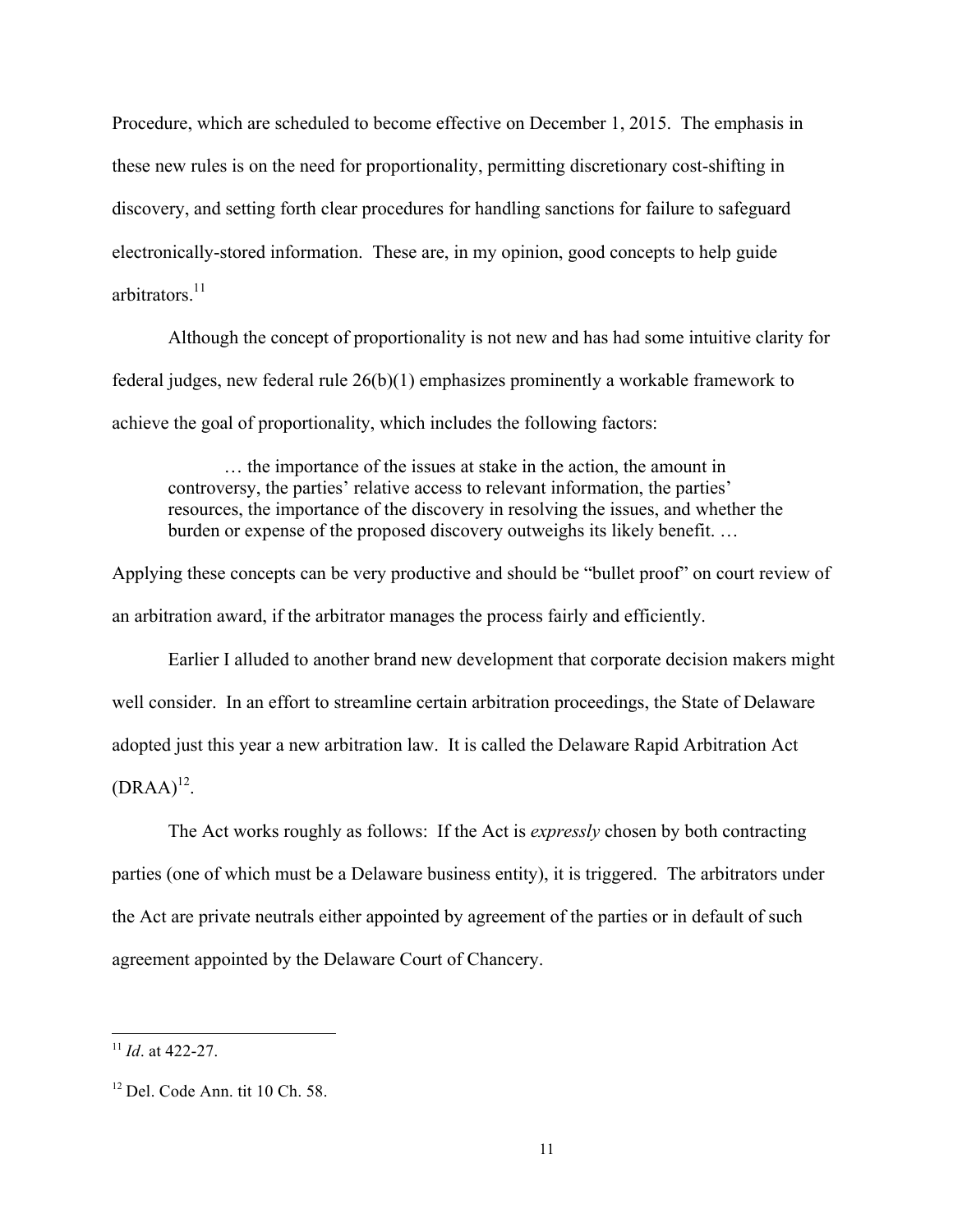The framers of the DRAA intended it to provide a quick and inexpensive process for accelerating an arbitration to ensure a swift resolution, eliminate confirmation proceedings, and allow for narrow vacatur challenges directly to the Delaware Supreme Court,  $13$  unless the parties agree by contract that no court review will lie.

In order to achieve speed and efficiency, arbitrations brought under the Act must be completed within 120 days of the arbitrator accepting appointment. With the unanimous consent of the parties and the arbitrator, that timeline can be extended another 60 days. Arbitrators who do not issue final awards within the prescribed timeframe face specified reductions in their fees.

The Act contemplates the appointment of competent arbitrators who are given broad powers. Arbitrability is determined solely by the arbitrators, who also have the authority to grant injunctive and other remedies, thus eliminating parallel court proceedings. The arbitrator's final award is deemed confirmed by the Delaware Court of Chancery if not challenged within 15 days.

Challenges to the final award are made directly to the Delaware Supreme Court. Unless altered by contract such challenges proceed under the narrow Federal Arbitration Act vacatur standard of review, discussed above. It is too early now to predict how often and how effectively this brand new Act will be used. $14$ 

But it is likely that the DRAA would not be a practical solution in a number of matters because of the rigid timeline. Clearly, not every case can be completed from beginning to end in 120 or 180 days. Some cases, particularly many complex commercial cases, have a legitimate timeline—or may result in a legitimate timeline—greater than 180 days.

<sup>&</sup>lt;sup>13</sup> *See*, synopsis to H.B. 49, the predecessor of the Act as ultimately adopted.

<sup>&</sup>lt;sup>14</sup> For a detailed explication of the regime of the DRAA, see Gregory V. Varallo, Blake Rohrbacher and John D. Hendershot, *The Practitioner's Guide to the Delaware Rapid Arbitration Act* (2015), available at www.rlf.com/DRAA.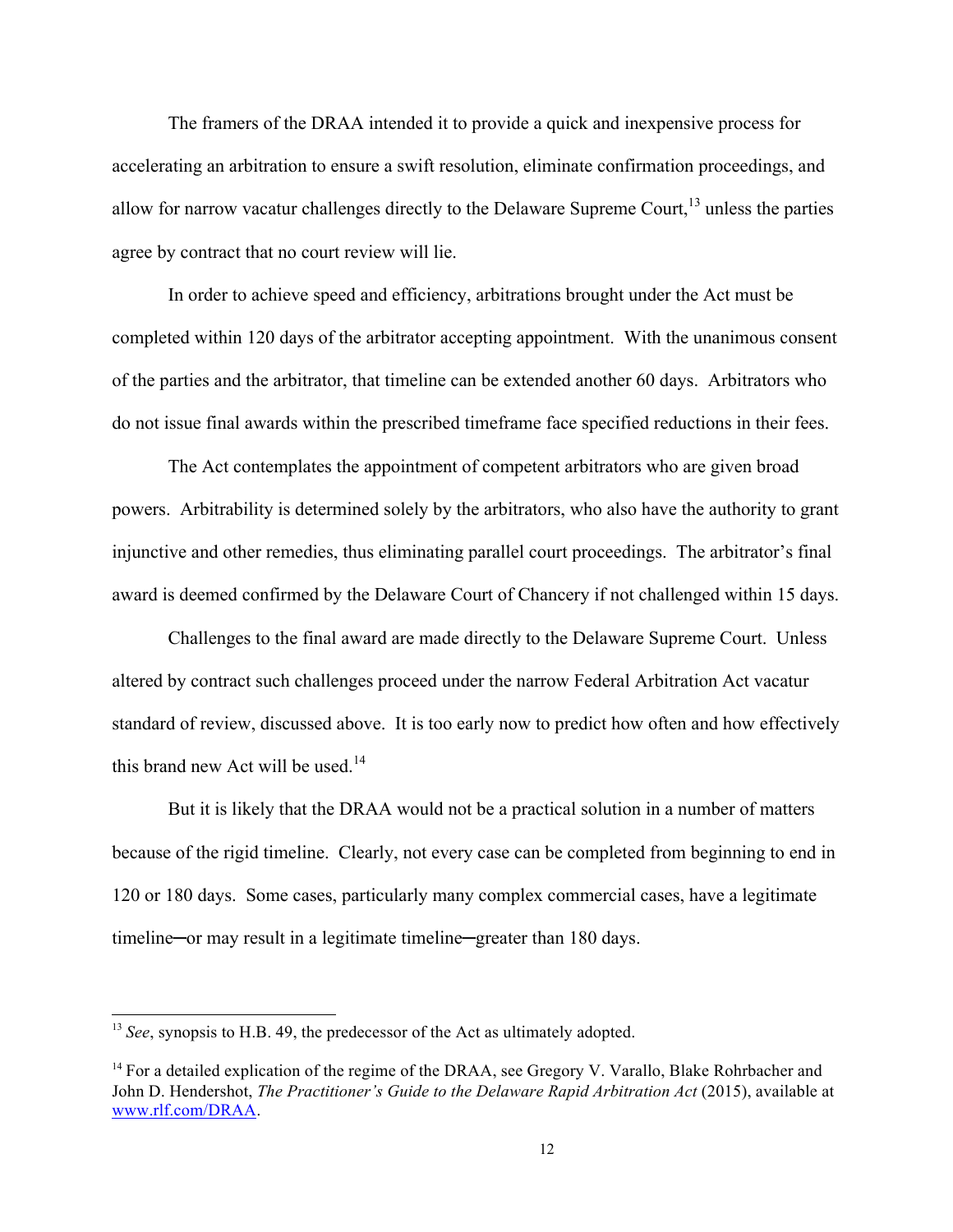This may be due to a number of factors, such as working around other schedules of the participants, suspensions for realistic settlement discussions, and unforeseen developments along the way. Many of us have had arbitrations that almost inevitably take longer than 180 days from start to finish, due to such understandable factors.

That said, however, there are cases that lend themselves to a quick outcome contemplated by the DRAA, and the other benefits of the Act─such as the narrow appeal process directly to the Delaware Supreme Court─which may outweigh concerns about being boxed in by the tight timeline. Again, this is a matter requiring careful consideration that may need to be accomplished during the deal negotiations in each fact-specific situation.

## *Contract Provisions for Dispute Resolution*

I cannot over emphasize the critical importance of drafting the appropriate disputeresolution provision, tightly tailored to the particular transaction. There are several criteria to consider in drafting the dispute-resolution clause in the contract, including, for example:

- Think through what legal or factual issues may arise, depending on the nature and provisions of the transaction.
- Consult with counsel experienced in litigation, mediation, and arbitration.
- Consider what provisions would be appropriate to streamline the arbitration (*e.g.*, limits on discovery).
- Advance planning in the deal negotiation is key. Do not wait until the last minute after other terms of the negotiation have been drafted to agree on a dispute-resolution provision.
- Avoid fatal drafting mistakes, some of which are called by one commentator, "The Seven Deadly Sins," such as equivocation, inattention, omission of vital provisions (*e.g.*,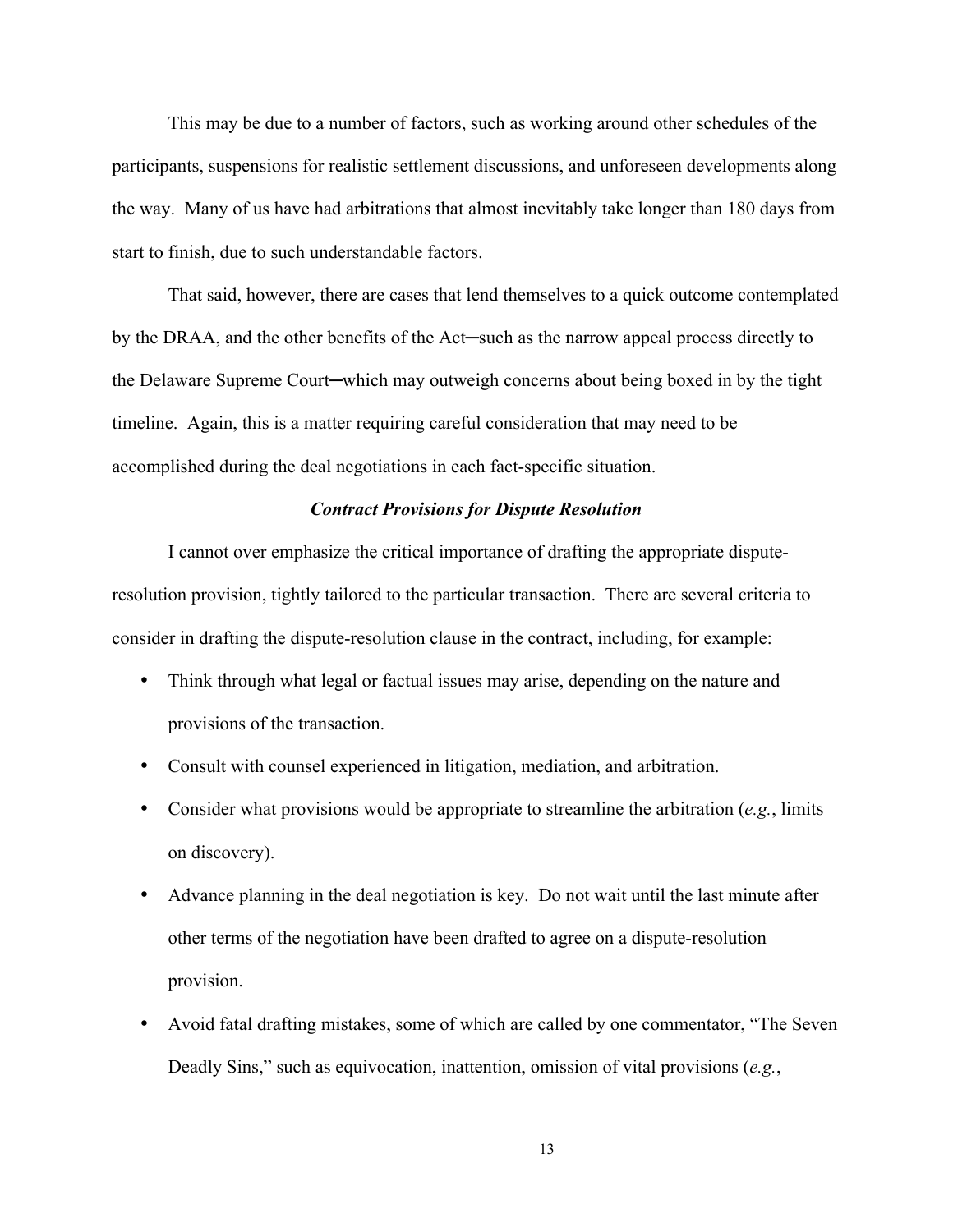governing law, place of arbitration, that judgment may be entered on the award), overspecificity, unrealistic expectations, "litigation envy," overreaching, etc.)<sup>15</sup>

Think back to the little story at the beginning of this presentation, where some of the "Seven Deadly Sins" were obviously perpetrated.

#### *Management of the Arbitration Process*

In addition to the importance of a carefully-drafted dispute-resolution clause in the transaction documents, the case-management skills of the arbitrator or panel of arbitrators are crucial to a workable arbitration proceeding. Management of the arbitration must be placed in the hands of competent and experienced neutrals.

The very outset of the arbitration is a critical time when the arbitrators conduct the preliminary hearing with the parties and their counsel. It is here that the process and the tone are set for the entire proceeding. The outcome of this hearing should be the organization and scheduling going forward on matters such as the pleadings, case-dispositive motions, discovery benchmarks, future conferences with the arbitrators, a hearing date, pre-hearing procedures, and the like. It is a great opportunity for arbitrators to exercise firm, fair, common sense protocols designed to accomplish speed and cost effectiveness.

Following the establishment of a scheduling order resulting from the preliminary hearing, the arbitrators need to keep track of the implementation of the steps in the scheduling order and to manage promptly all disputes along the way, many of which are likely to be in connection with discovery issues.

 $\overline{a}$ 

<sup>15</sup> *See*, John M. Townsend, *Drafting Arbitration Clauses: Avoiding the 7 Deadly Sins,* DISPUTE RESOLUTION JOURNAL, Vol. 58, No. 1, February-April 2003.